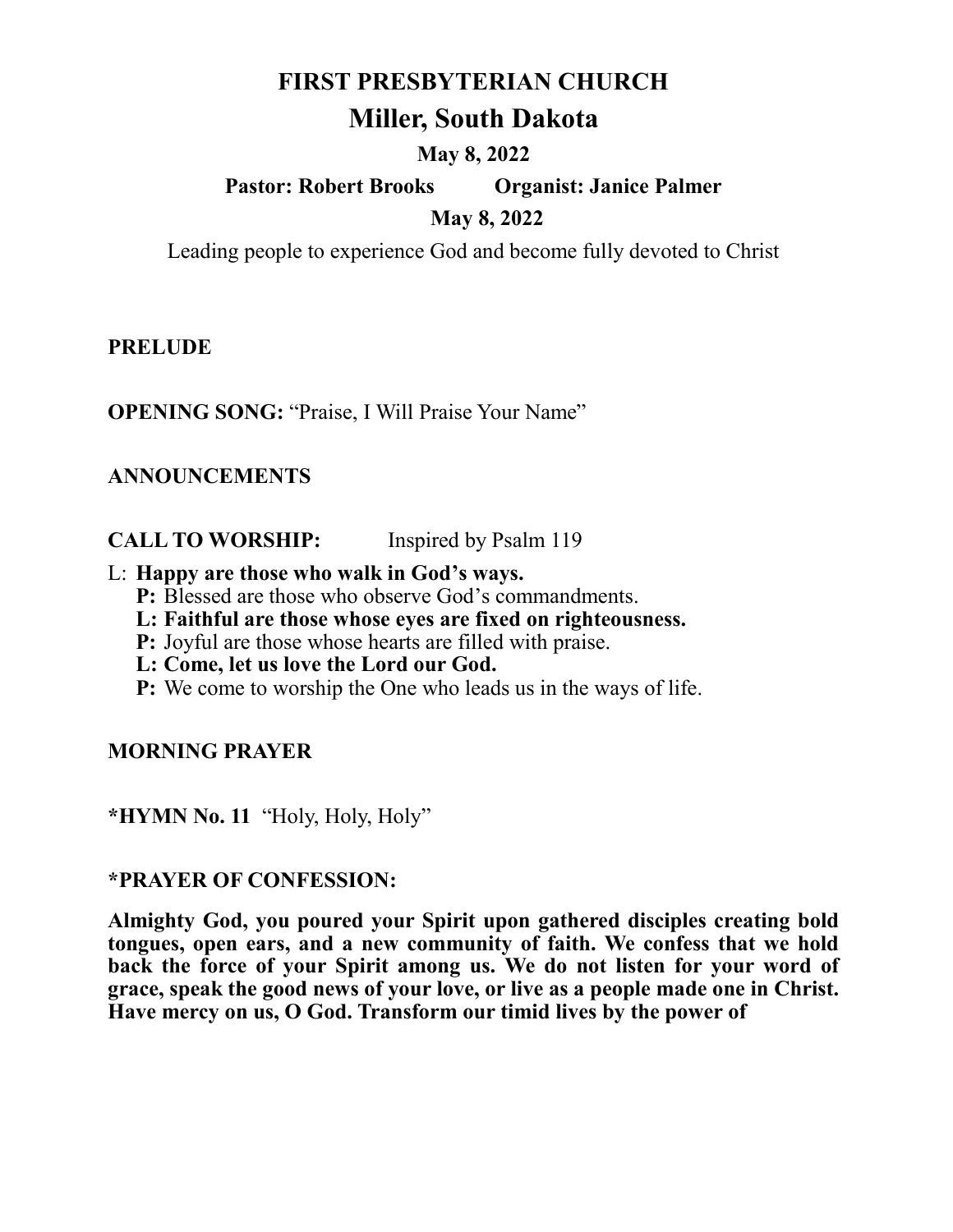**your Spirit and fill us with a flaming desire to be your faithful people, doing your will for the sake of Jesus Christ our Lord**

**\*DECLARATION OF PARDON**

**\*GLORIA PATRI**

**\*GREETING ONE ANOTHER**

**PRAYER FOR ILLUMINATION CHILDREN'S TIME CHOIR ANTHEM:** "My Song Is Love" **GOSPEL READINGS Jeremiah 29:10-12** (p. 631 in pew Bible) **Exodus 2:1-10 (**p. 43 in pew Bible) **Ephesians 1:1-14** (p. 948 in pew Bible)

**SERMON: "Do You Have a Plan?" PASTORAL PRAYER AND LORD'S PRAYER \*HYMN No. 379** "Come, Thou Fount of Every Blessing"

**INVITATION TO OFFERING ---OFFERTORY PRAYER OF DEDICATION \*DOXOLOGY**

**\*HYMN No. 132** "All Hail the Power of Jesus Name" Children are dismissed to Sunday School **\*CHARGE AND BENEDICTION**

*\*Please stand if you are able*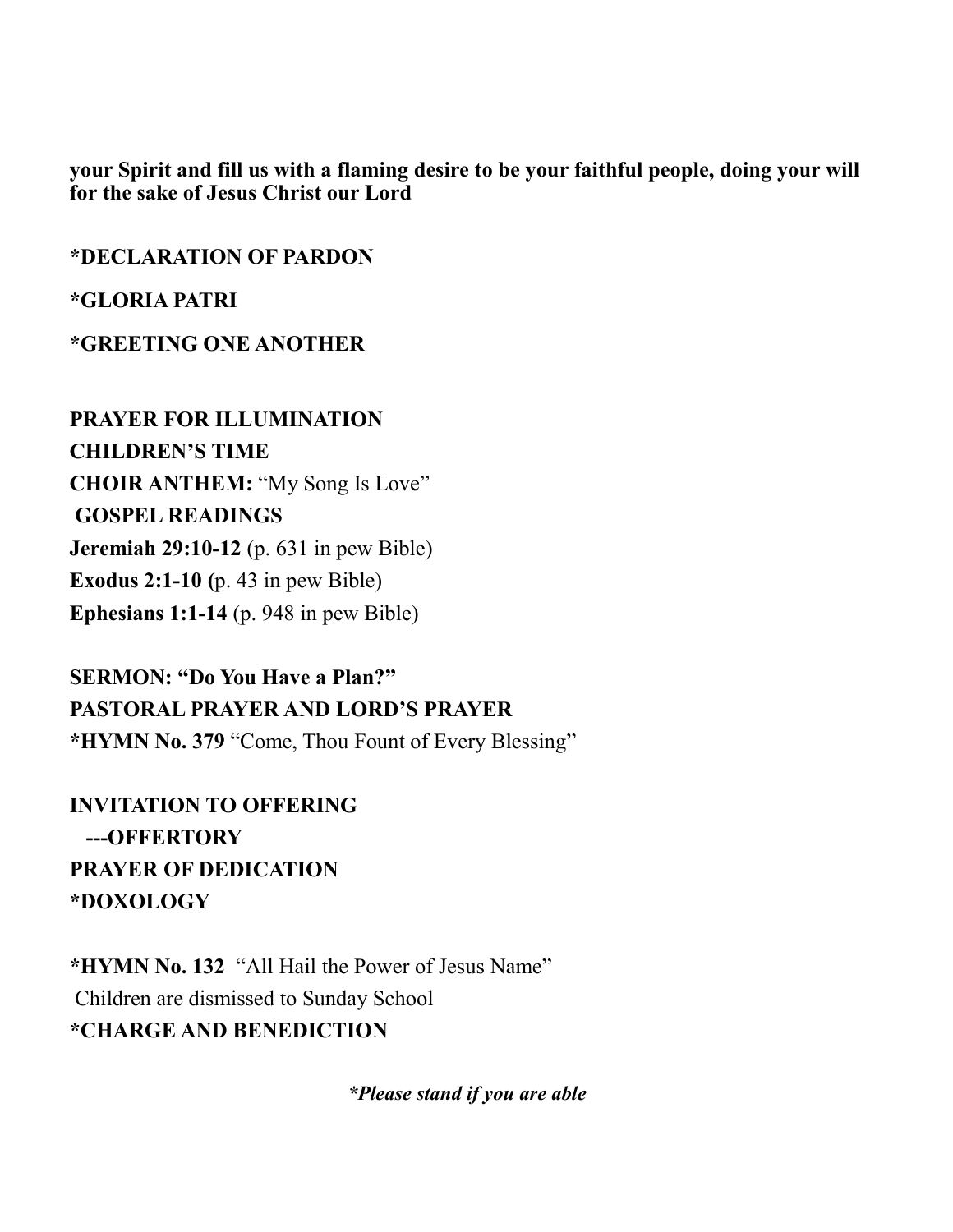#### **ANNOUNCEMENTS**

#### **REMEMBER:**

 **\*Guests, we welcome you.** Please sign the guest book by the front door before you leave. \***Large print bulletins are available.** 

If you would like one, please pick one up as you come into the sanctuary.

\***Let the Deacons know** if you or someone you are aware of

is hospitalized, in need of a visit, or prayers.

 **\*An usher will be available to help** people up and down the stairs or in and out of the elevator

#### **OUR CHURCH May 8 – May 14**

| <b>Sun., May 8:</b>            | Worship at 10:00 A.M                  |
|--------------------------------|---------------------------------------|
|                                | Happy Birthday: Sue Jones             |
| <b>Mon., May 9:</b>            | Happy Birthday: Suzy Blaseg           |
| <b>Wed., May 11:</b>           | Choir practice at 7:00                |
|                                | Session meets at 7:00                 |
| Thurs., May 12:                | Happy Anniversary: Pam & Jeff Heasley |
|                                | and Warren & Carol Skinner            |
| <b>Fri., May 13:</b>           | Happy Birthday: Lee Jones             |
| <b>Greeters today:</b>         | Taylor & Chelsea Droz                 |
| <b>Student Greeters today:</b> | Nora Droz & Fox Palmer                |
| <b>Ushers for May:</b>         | Jeff & Peggy Meyer,                   |
|                                | David & Dee Sivertsen                 |
| <b>Student Ushers today:</b>   | Haistyn & Haylie Huss                 |
|                                |                                       |

**Deacons for May:** Gayle Vrooman & Dwan DeGeest **Attendance for last week:** 85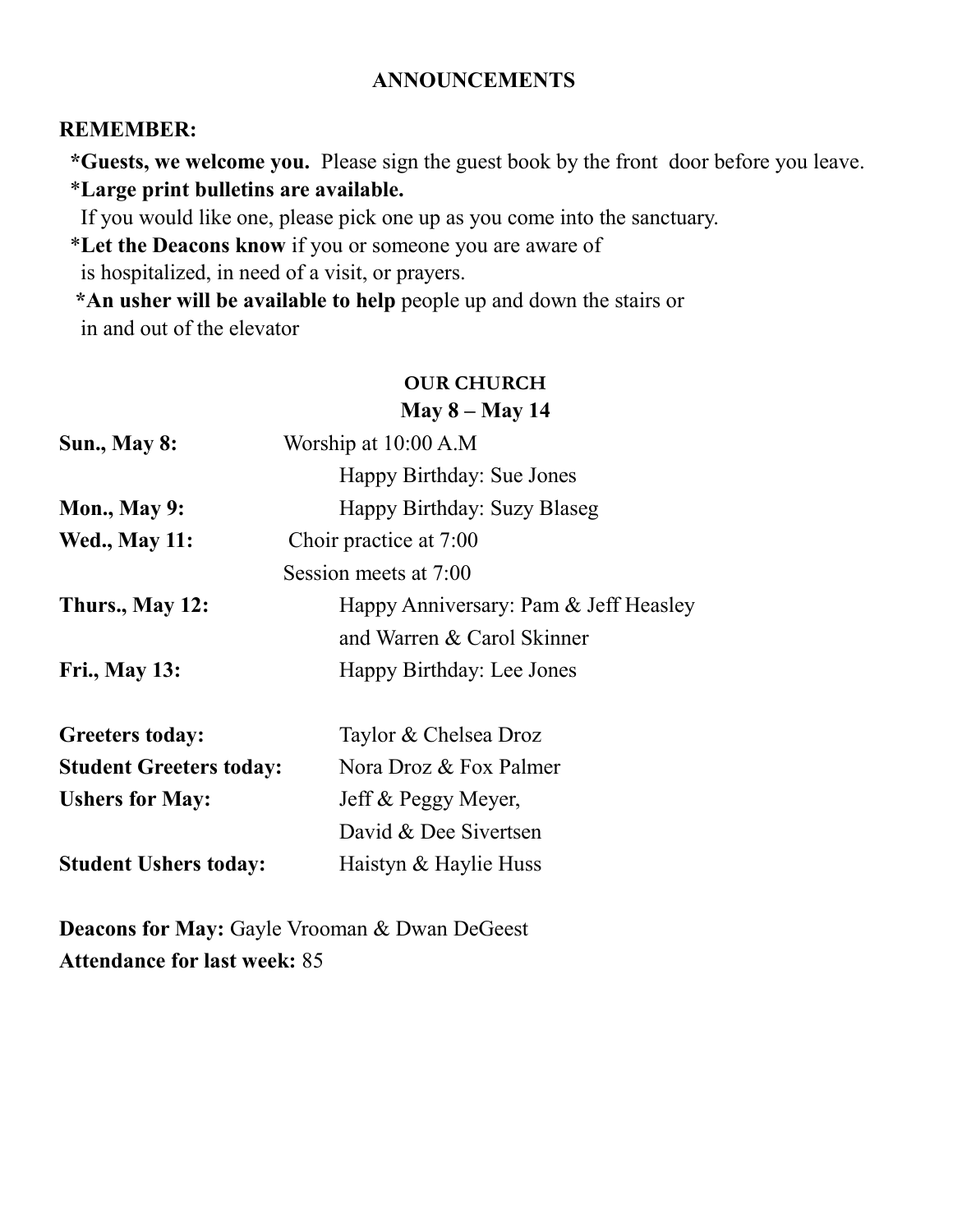# **FYI:**

1. Our Church would like to get e-mail addresses of our members. If you could e-mail me at my address of [secretary@firstpresmiller.org,](mailto:secretary@firstpresmiller.org) I can save your addresses or please get them to me in writing if e-mailing is not an option. Thank you. Patty

# *2. Please let the office know if I am missing any birthdays or anniversaries. Thank you!*

# **3. Offering for April 17:** \$ 2,277.50

**June/July newsletter articles are due May 23. Thank you!**

**4**. **Our new email for the church is [PresbyPastorMiller@gmail.com.](mailto:PresbyPastorMiller@gmail.com) Please update this in your contacts files. Thank you!**

## **OPENING SONG Praise, I Will Praise You, Lord**

Praise, I will praise you, Lord, with all my heart. O God, I will tell the wonders of your ways, and glorify your name. Praise I will praise you Lord, with all my heart. In you I will find the source of all my joy. Alleluia!

# **GLORIA PATRI**

Glory be to the Father, and to the Son and to the Holy Ghost. As it was in the beginning, is now and ever shall be, world without end. Amen.

# **DOXOLOGY**

Praise God, from whom all blessings flow, Praise Him all creatures, here below, Praise Him above, ye heavenly host. Praise Father, Son, and Holy Ghost. Amen.

# **Prayer list:**

June VanZee, Jill Nelson, Kayleen Fulton, Vi Moncur, Sanae Brown, Marcia Potts, Nathan Bonebright, Melanie Wangsness, Bob Lager, Jean Johnson, Kayden Hammond, Kevin VanDerWerff, Teresa Whetsel

**Just a reminder to check out our Church's website every week at millerpresby.com. We have a new "interim information" button on the left hand side-bar that will take you to a page of information and that week's "happenings", and it will be updated as needed each week . It will help everyone to stay up-to-date on dates, events, etc. in our church community! Also if you have anything that you like to see included on the website and/or share photos of our church events and dates, please email Dee Sivertsen at [deesiv@gmail.com.](mailto:deesiv@gmail.com) Thank you!**